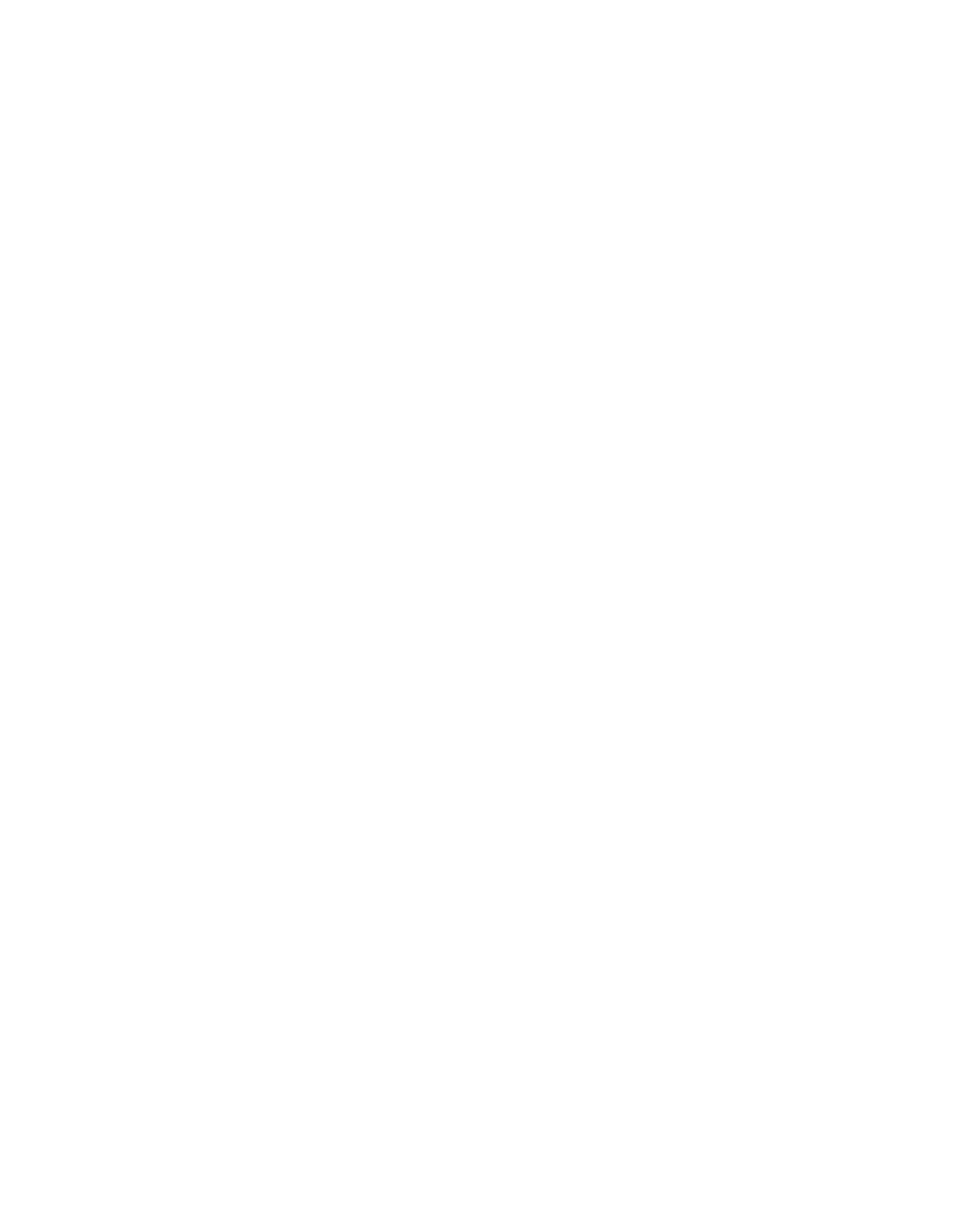# **Statement at the Ministerial Meeting of the 44th Meeting of the International Monetary and Financial Committee (IMFC) YI Gang, Governor of the People's Bank of China**

#### **I. Global Economic and Financial Developments**

The global economy continues to recover overall but with substantial divergences across countries, and there remains limited recovery in the labor market. The resurgence of COVID-19 cases in some countries continues to be a key factor hindering the global recovery and has brought new uncertainties to the global economic outlook. With rising inflation expectations around the globe and elevated inflations in many countries, major developed economies may accelerate the changes in monetary policy stance, posing risks to global financial stability.

A fair distribution of vaccines and medical supplies is key to containing the COVID-19 crisis globally and achieving sustainable recovery. Currently, the vaccination progress across countries is highly uneven, with many developing countries facing vaccine supply shortages. This could exacerbate the "dual divergence" in both combating COVID-19 and achieving recovery. China has actively promoted a fair distribution of vaccines and advocated for global cooperation in fighting COVID-19. As of early-October 2021, China has provided over 1.4 billion doses of finished and bulk vaccines to over 100 countries and international organizations, and we will strive to provide a total of two billion doses by the end of the year. China calls upon the international community to resist "vaccine nationalism," to strengthen cooperation and policy coordination to fight against COVID-19, and to improve the accessibility and affordability of vaccines in developing countries in a meaningful way.

In recent years, globalization has suffered from setbacks as protectionism and unilateralism are on the rise. The outbreak of COVID-19 and ensuing economic recession have further strengthened the inward-looking tendency of some countries, damaging the industrial and supply chains around the globe. We call on all countries to work together to foster consensus and safeguard multilateralism. We also urge countries to join forces in promoting international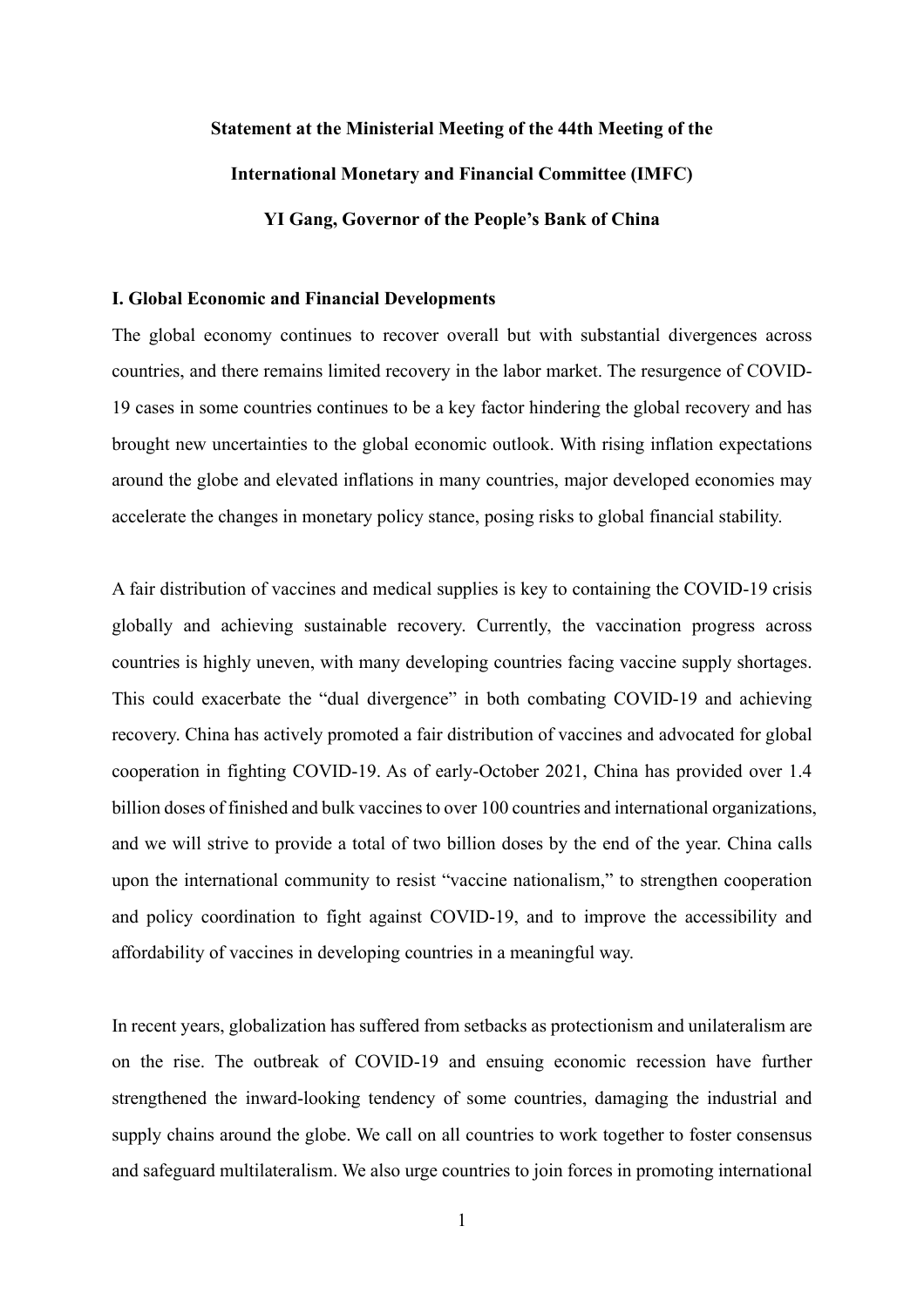development cooperation, improving global environmental governance, addressing climate change, and accelerating global green and low-carbon transition, in order to achieve a green recovery and growth.

### **II. Economic and Financial Developments in China**

China's economy continues to recover steadily, with consumer prices and employment remaining broadly stable. In the first half of 2021, real GDP increased by 12.7 percent year on year. Major macroeconomic indicators have been growing rapidly and the economy continues to show resilience, notwithstanding the impact posed by small pockets of new COVID-19 outbreaks and floods in certain areas in China. In the first half of the year, domestic demand has contributed to over 80 percent of economic growth. The expansion of domestic demand has led to increased imports, while rising external demand has supported export growth. As a result, imports and exports have both maintained strong momentum. Meanwhile, the drivers of internal economic growth have strengthened. Private investment has seen a fast increase, and the production and investment of high-tech manufacturing industries have grown rapidly. Private investment in the first eight months of 2021 showed an average annual growth rate of 3.9 percent as compared with the same period two years ago. The value-added of and the investment in high-tech manufacturing industry increased 13.1 percent and 17 percent respectively during the same period. The vitality of market players at the micro level has steadily improved, with the manufacturing PMI staying above 50 for 18 consecutive months by end-August.

**On monetary policy**, China has maintained the continuity, stability, and sustainability of its sound monetary policy, which has lent strong support to a stable economic recovery. Credit and aggregate financing to the real economy (AFRE) have grown moderately, providing appropriate support to the real economy. By end-August, China's broad money (M2) stood at RMB 231.2 trillion, a year-on-year increase of 8.2 percent. Outstanding RMB loans rose to RMB 187.8 trillion, a year-on-year increase of 12.1 percent. The People's Bank of China (PBC) has used a mix of monetary policy tools, such as Open Market Operations, the Medium-term Lending Facility, and Reserve Requirement Ratio to maintain a reasonable and adequate level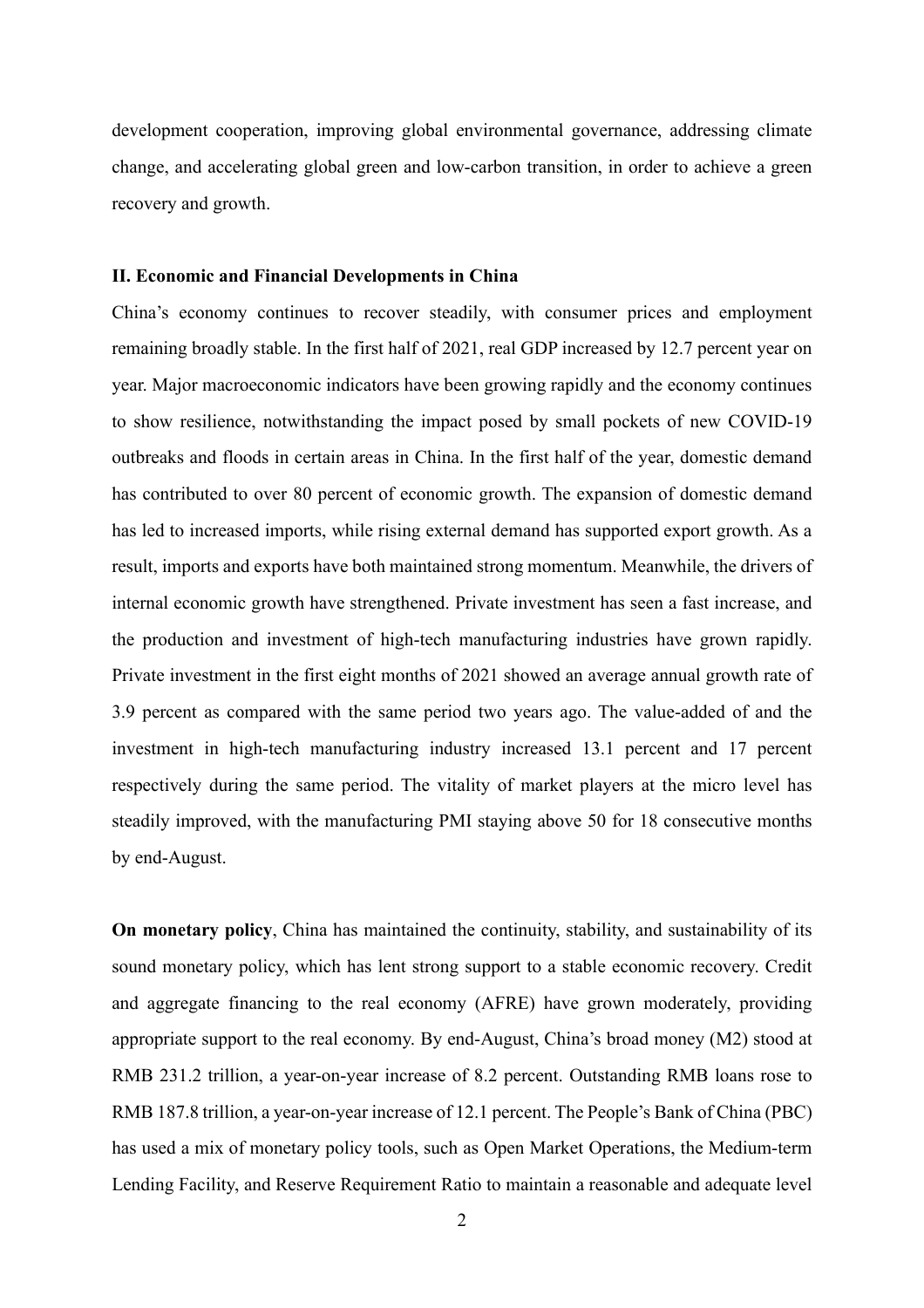of liquidity. In July, the PBC lowered the Reserve Requirement Ratio, releasing around RMB 1 trillion of long-term funds. The overall financing cost declined steadily, while progress was made in encouraging the financial sector to cut service cost in favor of non-financial businesses. Financial services for micro and small businesses continued to improve.

**On fiscal policy**, our fiscal authorities at all levels have established a mechanism to channel fiscal funds directly to local governments, which effectively safeguards the expenditures in key areas. Meanwhile, China has further optimized and implemented its policies related to tax cuts and fee reductions, improved the effectiveness of policy implementation, and helped market players recover their vitality. These all reflects China's commitment to "enhance the quality, efficiency, and sustainability of proactive fiscal policies."

In recent years, China has actively practiced the idea of green development and keenly promoted green finance. It has achieved positive results. At the end of the second quarter of 2021, China has the world's largest outstanding local- and foreign-currency denominated green loans, which amounted to around RMB 14 trillion, an increase of 26.5 percent year on year. In the first eight months of this year, green bond issuance in China exceeded RMB 350 billion, a year-on-year increase of 152 percent; this has already surpassed the total amount last year. At the same time, China has been steadily deepening the reform and opening-up of the financial sector, while advancing the liberalization and facilitation of trade and investment.

Looking ahead, despite uncertainties around the global economic recovery and COVID-19 development, China's long-run prospect of steady economic growth remains unchanged. China's recovery is expected to continue in 2021, with GDP growth forecasted to be over 6 percent. More than 11 million new jobs will be created in urban areas, contributing to steady growth in household income.

In the next stage, China will conduct cross-cyclical adjustment of macro policies, and maintain the continuity, stability, and sustainability of macro policies. **The sound monetary policy will be implemented in a flexible, targeted, reasonable, and appropriate manner.** The PBC will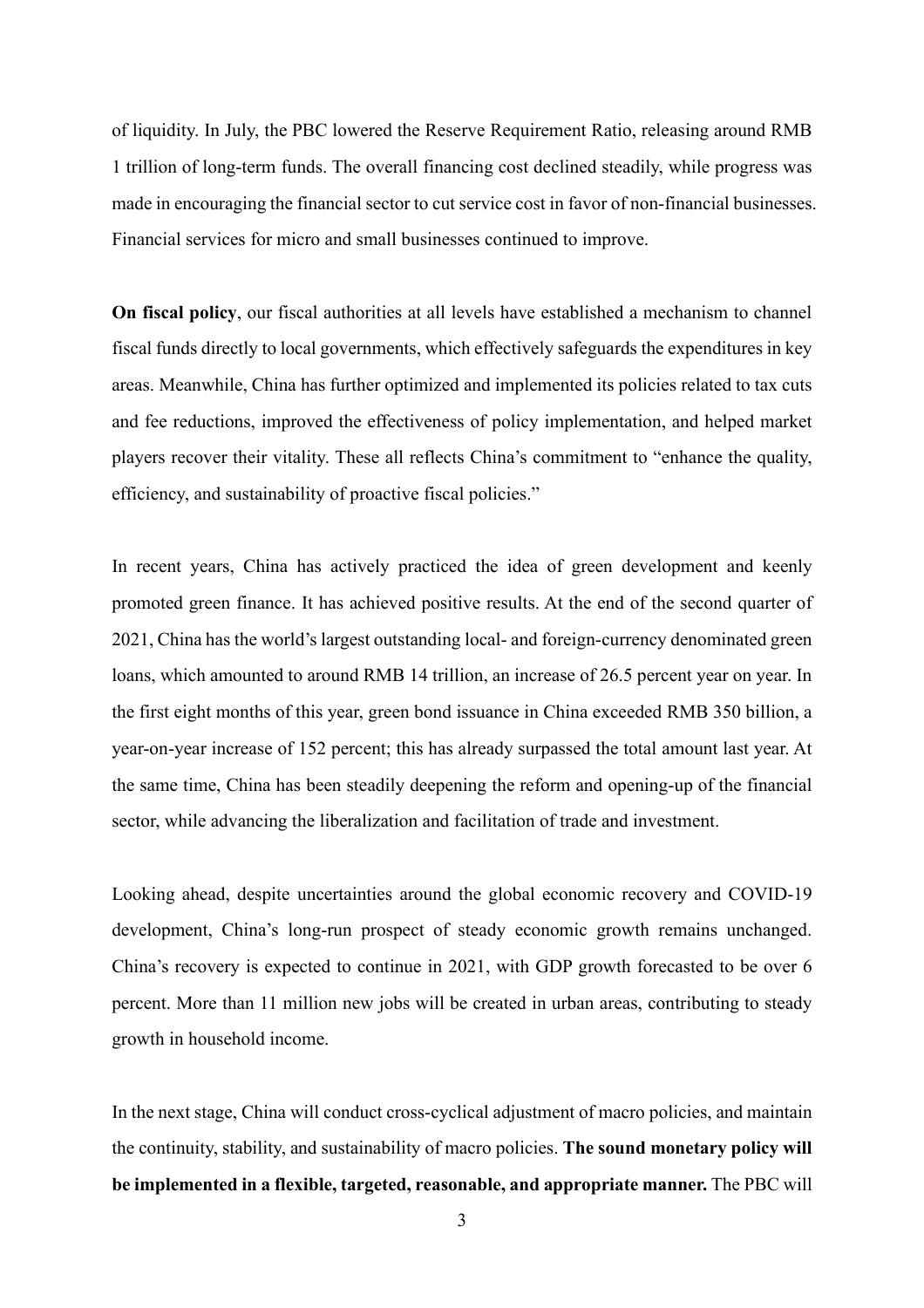use various monetary policy tools to keep liquidity at a reasonable and adequate level and to guide credits to grow at an appropriate pace. We will keep the growth of money supply and AFRE broadly in line with nominal economic growth, and keep the macro leverage ratio broadly stable. The PBC will continue to deepen the market-based interest rate reform and facilitate a steady decline of real lending rates. The PBC will also deepen the reform of the RMB exchange rate formation mechanism and keep the exchange rate broadly stable and in line with its adaptive equilibrium level. Financial institutions will be guided to enhance support for key areas and weak links in the economy, such as micro and small businesses, agriculture, manufacturing, and green development. Our financial work will be based and focused on boosting shared prosperity. **The proactive fiscal policy will be improved in terms of quality, efficiency, and sustainability.** China will continue to secure the bottom line of the "Three Guarantees" at the grassroots level – namely guaranteeing people's basic livelihood, wages, and the operation of the government – and ensure an appropriate pace of budgetary investment and issuance of local government bonds. **Further efforts will be made in improving the green financial system.** China will introduce supportive tools to reduce emission, provide financial incentives to qualified financial institutions, and guide financial institutions to extend loans to key sectors with strong reductions in emission. We will take concrete measures to promote the disclosure of carbon emission information and carry out green finance assessments. China will strengthen climate risk management and conduct climate risk stress tests in an orderly manner. We will continue to promote international cooperation in green finance.

**Economic developments in the Hong Kong and Macao SARs**. The economy of the Hong Kong SAR grew by 7.8 percent year on year in the first half of 2021, benefiting from the improved global economic environment and the success in containing local COVID-19 outbreaks. Driven by improvements in the labor market and business environment, growth of private consumption and overall investment has accelerated. In this context, GDP is projected to grow by 5.5 to 6.5 percent in 2021, an upward revision from the previous forecast. The economy of the Macao SAR grew by 25.7 percent year on year in the first half of the year, thanks to the recovery in service exports as supported by the resumption of travel flows between Macao SAR and the Mainland. Considering the progress in containing COVID-19 in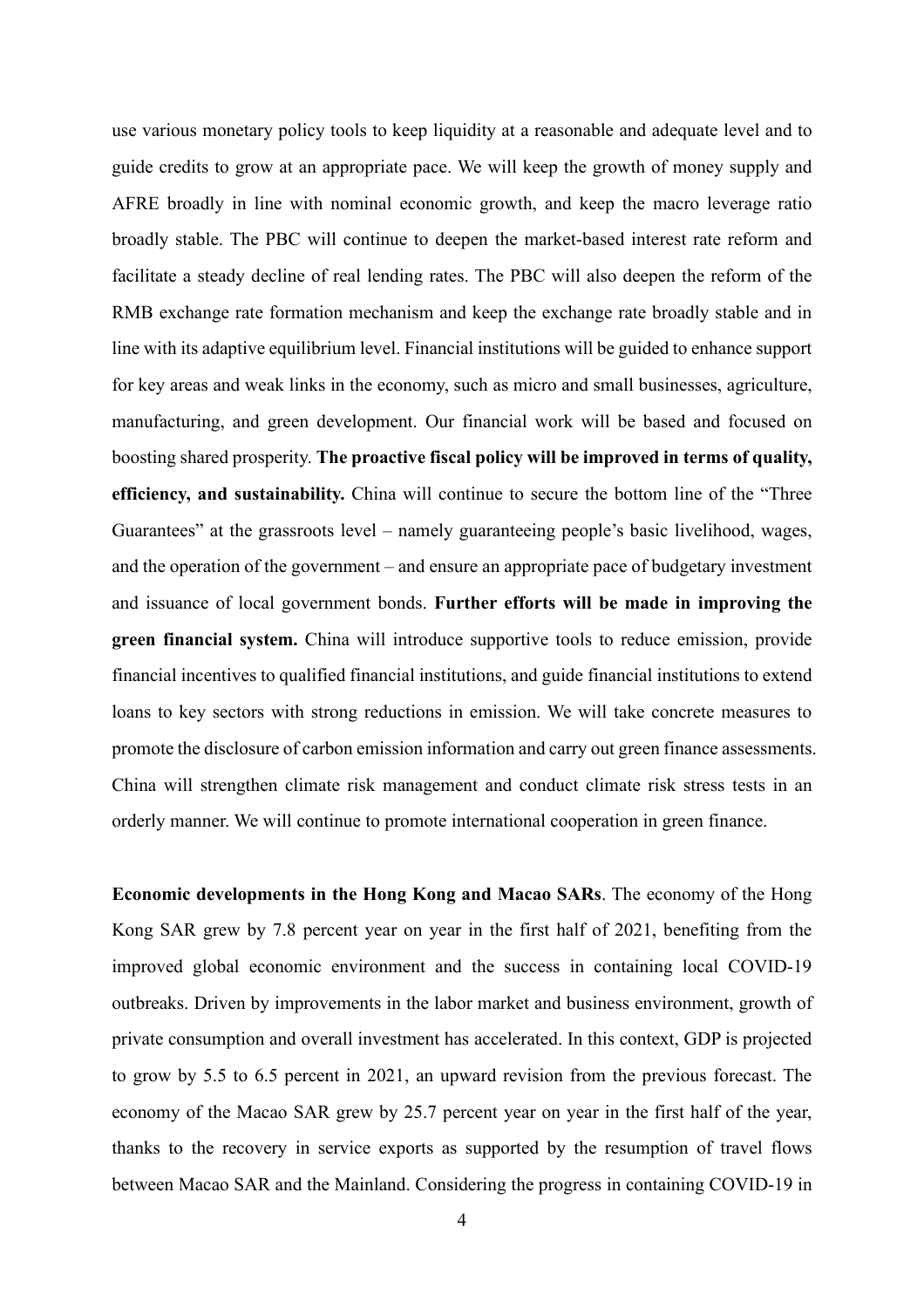the Macao SAR and the Mainland as well as the rising vaccination rates, it is expected that Macao SAR's external demand will gradually recover. The economy is projected to achieve double-digit growth in 2021.

#### **III. About the work of the IMF**

The IMF should continue to push ahead with quota and governance reforms, which are prerequisites for the IMF to fulfill its mandates. China supports a strong, quota-based, and adequately resourced IMF and would like to preserve its central role in the global financial safety net. The quota not only underpins IMF's lending capacity, but also its representation, governance, and legitimacy. Quotas, rather than borrowing arrangements, should be the IMF's main source of financing. All parties should take a long-term view, fulfill their commitments, and push forward the quota increase and quota share realignment. The Chinese authorities look forward to the timely completion of the Sixteenth General Review of Quotas with positive results, so as to reflect members' relative weights in the global economy and to strengthen the voice and representation of dynamic emerging markets and developing countries.

China welcomes the IMF's general allocation of Special Drawing Rights (SDRs), which is of great significance for the global recovery, especially for the low-income countries. China will continue to support the smooth operation of the Voluntary SDR Trading Arrangement (VTA) market. We support the IMF in establishing the Resilience and Sustainability Trust (RST), which will enable members with surplus SDRs to lend to other members in need, including low-income countries, on a voluntary basis. In implementing the G20 Debt Service Suspension Initiative (DSSI), China has provided the largest amount of debt service suspension among G20 countries to low-income countries. Through these tangible actions, China has actively contributed to supporting low-income countries as they fight COVID-19 and address their debt vulnerabilities. Moreover, China has actively participated in the G20 Common Framework and promoted a case-by-case approach under the framework. The IMF should implement debt treatment on the principle of comparability, particularly by private/commercial creditors.